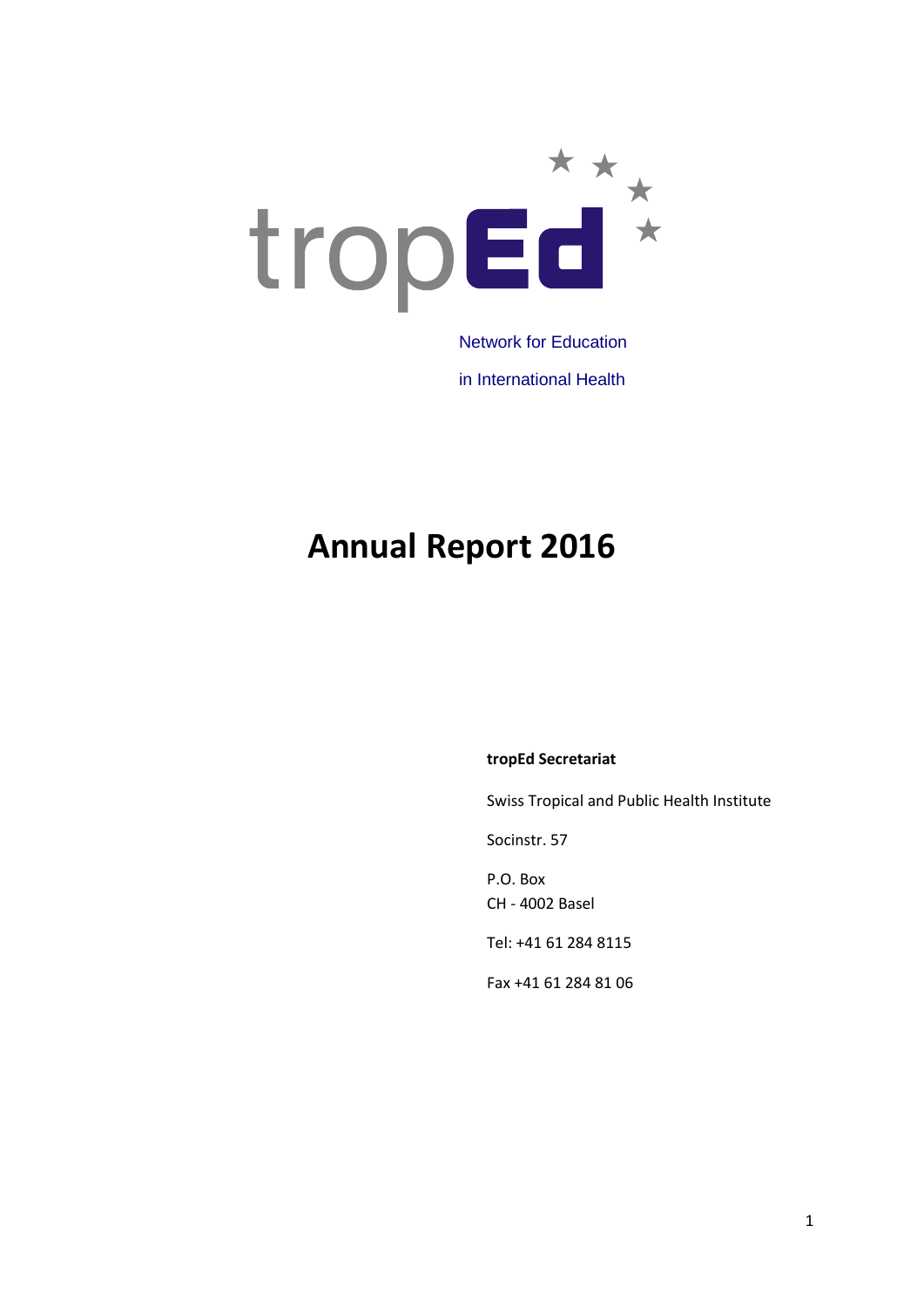### **Letter from General Secretary**

Dear tropEd colleagues.

During the past year we again met for three General Assembly meetings – and we started the year with an overseas meeting in Yogyakarta. Those having attended will definitely keep very good memories, not only from the contents discussed, but especially experience an intensive and heartful hospitality from our hosting partner.

But also the following meetings in Heidelberg (June) and Amsterdam (October) were successful in intensively discussing the future of the network and in bringing up important topics in small workshops. I am convinced that those workshops within the GAs will not only focus on important topics in higher education in international/global health, but they contribute also to a common understanding and a mutual exchange of experiences in education – and therefore they will enhance the quality of our offers.

We still have many tasks to accomplish in the year 2017 – I am sure that we will continue to make our network attractive for new partners and students, who want to engage in international/global health.

I wish us all intensive discussions and fruitful meetings.

Dr. Axel Hoffmann

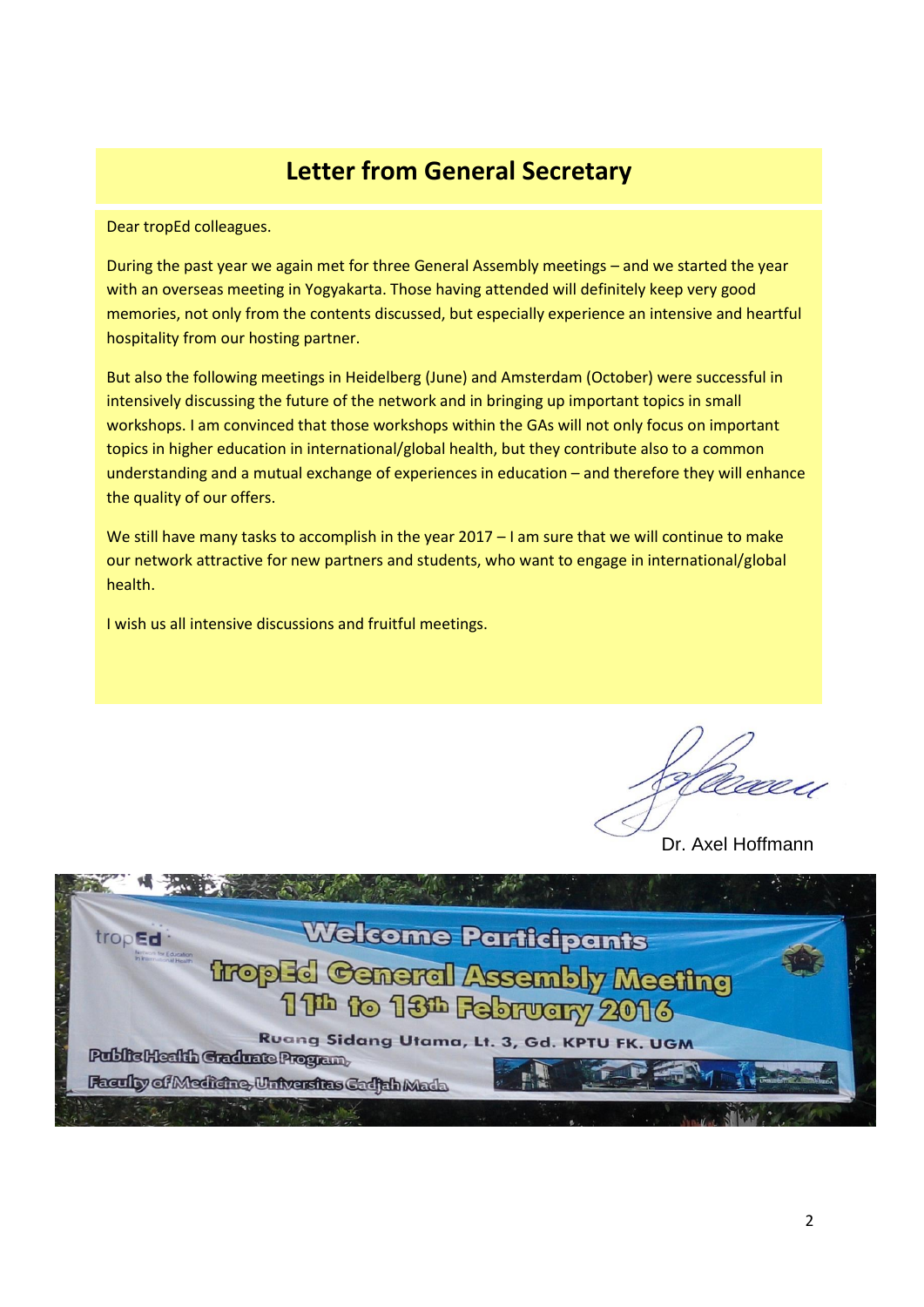The tropEd Network held three General Assemblies during 2016, respectively in:

- 1. **11th to 13th February 2016 Faculty of Medicine, Universitas Gadjah Mada, Yogyakarta, Indonesia**
- 2. **16th to 18th June 2016 Institute of Public Health, Heidelberg University, Heidelberg, Germany**
- 3. **27th to 29th October 2016 Royal Tropical Institute, Vrije Universiteit Amsterdam, Amsterdam, Netherlands**

The members of tropEd [Executive Committee](http://www.troped.org/?q=node/74) in 2016:

**President:**  *Dr. Rodney Reynolds*

**President-Elect:** *Dr. Nuria Casamitjana*

**Past President:**  *Dr. [Pauline Grys](http://www.troped.org/?q=node/141)*

**Executive Secretary:** *[Dr. Axel Hoffmann](http://www.troped.org/?q=node/63)*

**Ex officio Member:** *[Dr.](http://www.troped.org/?q=node/67) Guenter Froeschl*

### **Course accreditation**

**\_\_\_\_\_\_\_\_\_\_\_\_\_\_\_\_\_\_\_\_\_\_\_\_\_\_\_\_\_\_\_\_\_\_ 52 courses were submitted to the GA during 2016. Of those 17 are for new courses, and 35 for re-accreditation.**

**43 courses received Category 1 or 2 in the first round, which is 83% of all courses. Through the whole year, there were 35 courses accredited in GA and EC meetings.**

**The accredited courses are:** 

**\_\_\_\_\_\_\_\_\_\_\_\_\_\_\_\_\_\_\_\_\_\_\_\_\_\_\_\_\_\_\_\_\_\_\_\_\_\_\_\_**

- **Amsterdam Analysing Disrupted Health Systems in Countries in Crisis Worldwide (ADHS)**
- **Amsterdam Control strategies for Communicable – and Non-Communicable Diseases (CCND)**
- **Amsterdam Health Policy and Financing (HP&F)**
- **Amsterdam HIV: Organising Effective Responses (HIV Resp)**
- **Amsterdam Human Resource for Health (HRH)**
- **Amsterdam Mapping inequalities in health using GIS**
- **Amsterdam Monitoring & Evaluation in a dynamic health environment**
- **Amsterdam Rebuilding health systems in fragile and conflict-affected environments**
- **Amsterdam Sexual and Reproductive health and Rights: Policy, Governance and Financing (SRHR POL)**
- **Amsterdam Universal Health Coverage (UHC): Current challenges in Health Sector Reforms**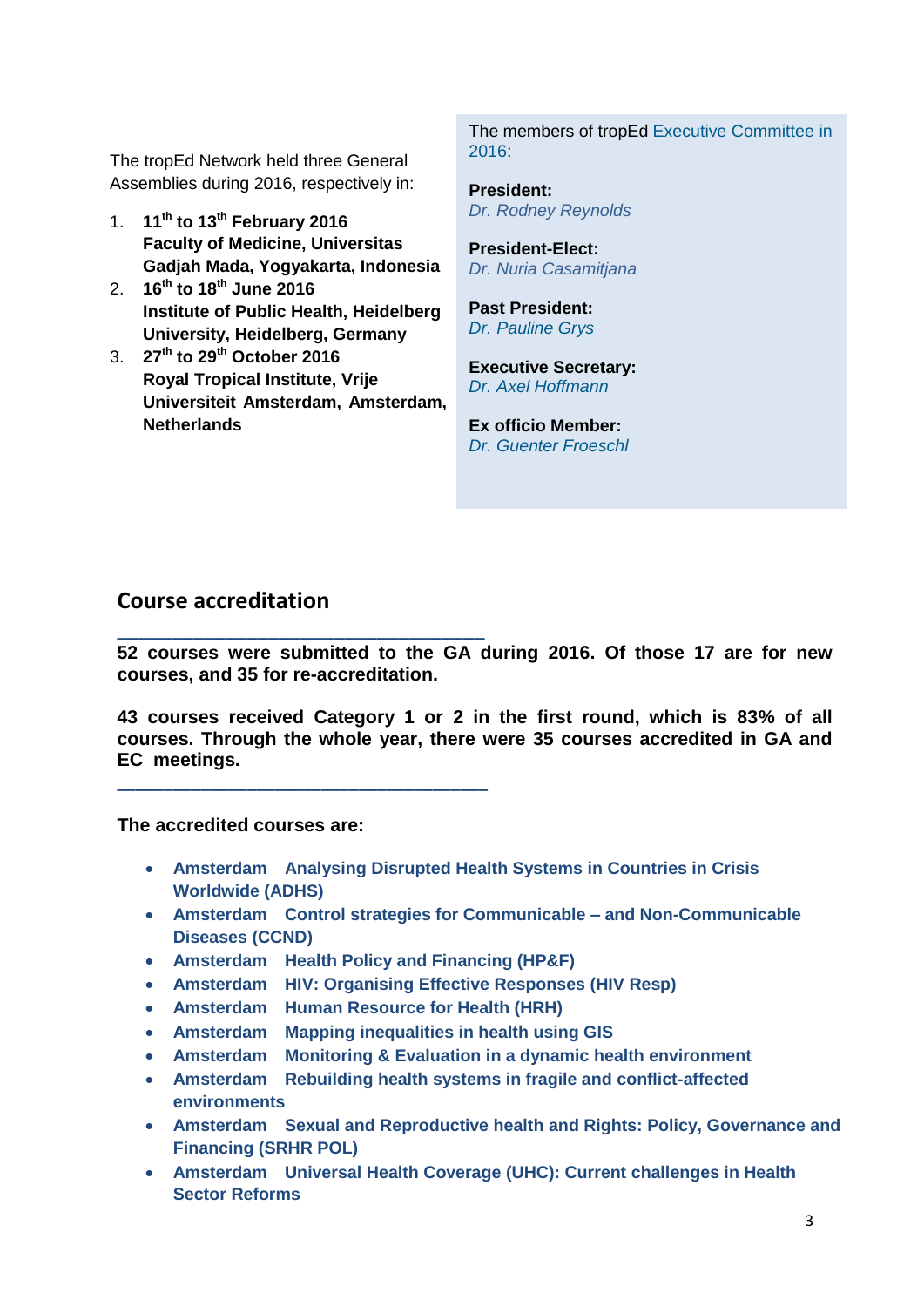- **Amsterdam Using Geographic Information Systems (GIS) in disease control programs**
- **Antwerp Hospital-based interventions to contain antibiotic resistance (Acronym AIM)**
- **Antwerp Core course**
- **Barcelona Global health organizations and programme management**
- **Barcelona Undernutrition and Food Security**
- **Basel Core course Health Care and Management (HCM) A focus on resource poor settings**
- **Bergen Observational epidemiology: Survey, cohort and case-control studies**
- **Bergen Qualitative Research Methods for Global Public Health**
- **Bergen Experimental epidemiology**
- **Bergen TB and intervention**
- **Berlin Health Economics and Economic Analysis**
- **Brescia Core course**
- **Edinburgh Project Design & Management Online**
- **Geneva Designing Strategies and Projects for Humanitarian Action Geneva Health of Populations Affected by Humanitarian Emergencies**
- **Hanoi: Leadership and Management in Resource-limited Settings**
- **Heidelberg Core course**
- **Heidelberg Mixed Methods in International Health Research**
- **Heidelberg Neglected Tropical Diseases: a public health approach for control**
- **Heidelberg Policy, Reform and Governance in Social Security Systems**
- **Heidelberg: Leadership and Change Management in International Health**
- **Heidelberg: Public Health and Disasters**
- **Heidelberg Public health anthropology: concepts and tools**
- **London IGH Perinatal Epidemiology and Maternal Health**
- **Munich Applied Clinical Research**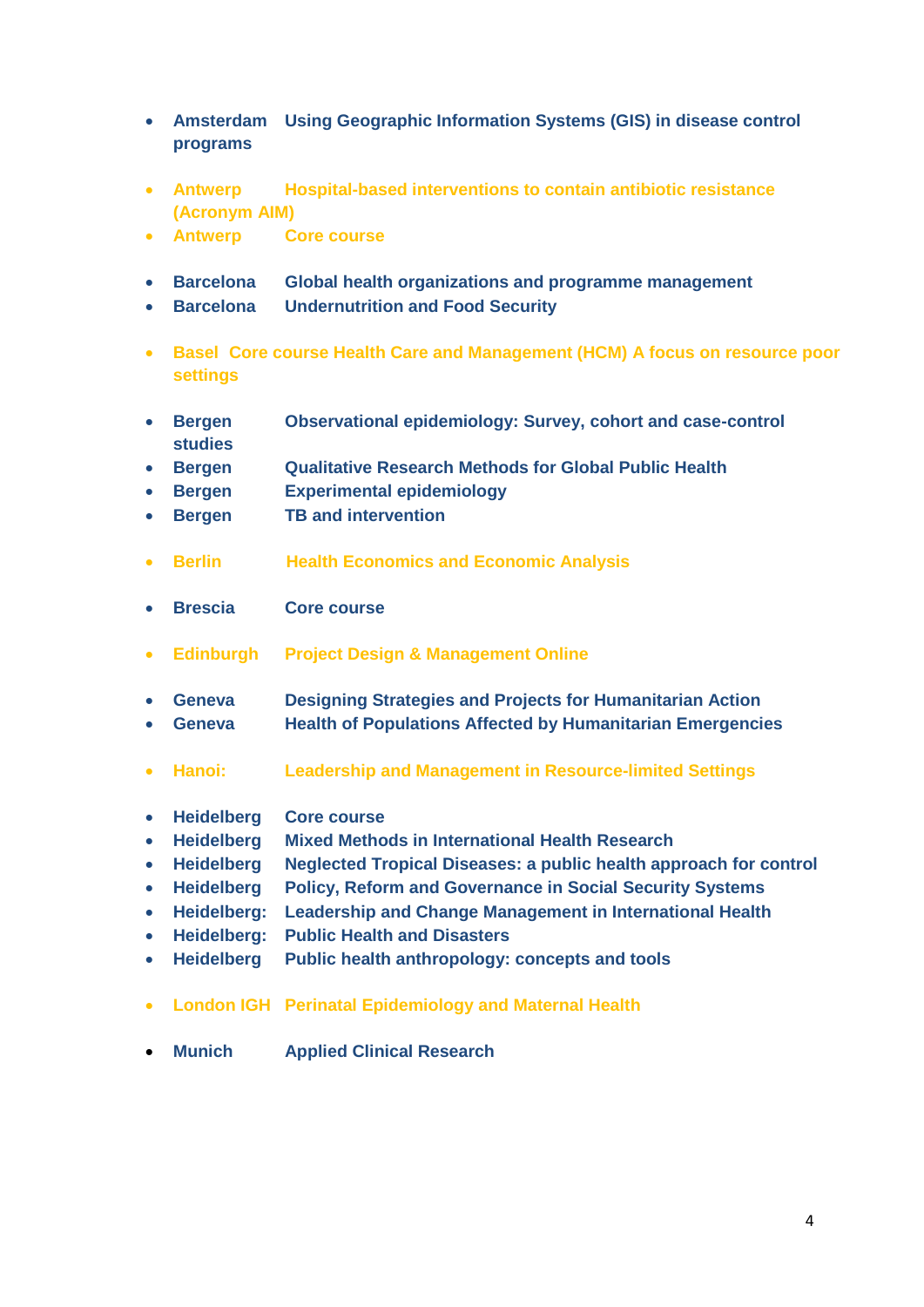| <b>Student and course data in 2016:</b> |  |  |  |  |  |
|-----------------------------------------|--|--|--|--|--|
|-----------------------------------------|--|--|--|--|--|

| <b>Place</b>       | <b>No. of applicants</b><br>to the MIH<br>programme | No. of newly<br>egistered tropEd<br><b>students</b> | No. of tropEd<br><b>students</b><br>completed | <b>No. of accredited</b><br>courses in total |
|--------------------|-----------------------------------------------------|-----------------------------------------------------|-----------------------------------------------|----------------------------------------------|
| <b>Berlin</b>      | 215                                                 | 32                                                  | 18                                            | 9                                            |
| Amsterdam          | 625                                                 | 17                                                  |                                               | 17                                           |
| Heidelberg         | 180                                                 | 7                                                   |                                               | 19                                           |
| <b>Basel</b>       | 5                                                   | 4                                                   | 10                                            | 9                                            |
| <b>Brescia</b>     | 25                                                  | 4                                                   | 0                                             |                                              |
| Antwerp            | 9                                                   | $\overline{2}$                                      | 3                                             |                                              |
| Hanoi              | 0                                                   | $\overline{2}$                                      | 0                                             | $\overline{2}$                               |
| <b>UCL</b>         | 30                                                  | $\overline{2}$                                      | $\overline{2}$                                | 10                                           |
| Edinburgh          | 3                                                   | 0                                                   | 0                                             | 8                                            |
| Laos               | 37                                                  | 0                                                   | 0                                             | 0                                            |
| <b>Uppsala</b>     | 684                                                 | 0                                                   | 0                                             | 0                                            |
| <b>Mexico</b>      | 0                                                   | 0                                                   | 0                                             | $\overline{2}$                               |
| <b>London SHTM</b> | 0                                                   | 0                                                   | 0                                             | 17                                           |
| <b>Bergen</b>      | 0                                                   | 0                                                   | 0                                             |                                              |
| <b>Munich</b>      | O                                                   | 0                                                   | 0                                             | 2                                            |
| <b>Barcelona</b>   | 22                                                  | 3                                                   | 0                                             | 11                                           |
| Lisbon             | 0                                                   | 0                                                   | 0                                             | 12                                           |
| <b>Umea</b>        | 0                                                   | 0                                                   | 0                                             |                                              |
| Geneva             | 0                                                   | 0                                                   | 0                                             | 2                                            |
| <b>Total:</b>      | 1835                                                | 73                                                  | 47                                            | 136                                          |

**Resource: Institutional annual report 2016**

#### **Agreement on the competencies and professional profile**

Based on the discussion in Basel GA, the GA have agreed the new competencies in Yogyakarta as follows:

A student completing a master in international Health should be able to:

1. Advocate for, and work to address the principles of equity and human rights in international health;

2. Identify current and emerging health problems in different population groups and analyse the key factors that influence these problems;

3. Identify the needs for, and generate ethically sound evidence to address health problems through research and evaluation;

4. Formulate effective and efficient responses to complex issues related to international health;

5. Initiate and manage collaborative relations; communicating and interacting effectively across disciplines and cultures within complex environments;

6. Advocate for the use of evidence in decision making that promotes the health of populations.

**And the new professional profile is:** "An international/global health expert who engages in health-related challenges in inter-sectoral environments across multiple levels, ranging from the community to the international and global stage, with a special focus on disadvantaged populations. The expert formulates and implements sustainable actions guided by principles of equity and by scientific evidence."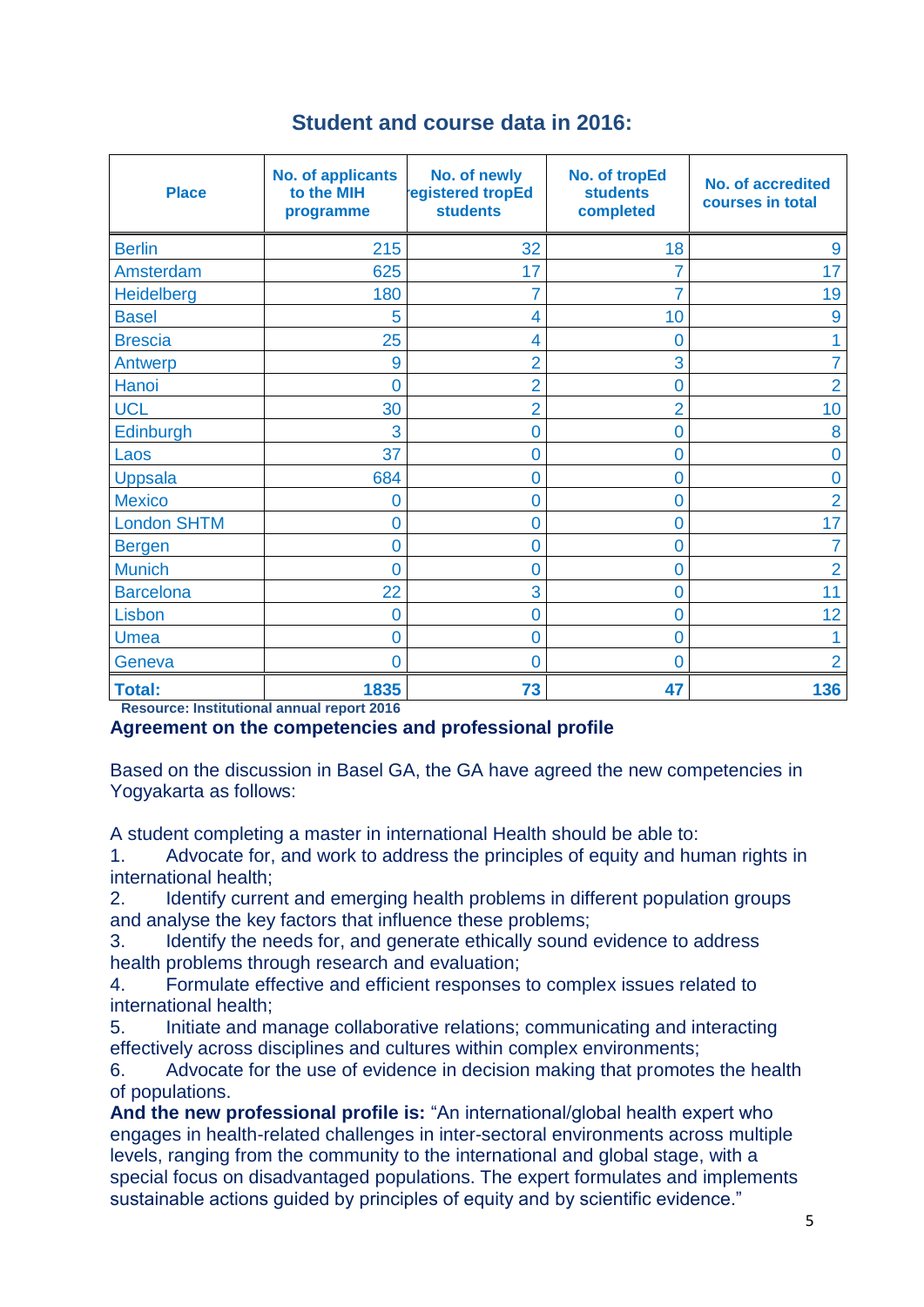

The Erasmus+ masters programme is a blended MSc Global Health jointly offered by the Institute for Global health & Development (Queen Margaret University), KIT (Royal Tropical Institute, Amsterdam) and the Centre for International Health (University of Bergen). Students who take this pathway through the MSc Global Health will do their core modules in their 'home' institution (where they started their degree) and will then complete their remaining four modules through online eLearning. Each of the participating three institutions will offer one module.

In the year 2017/2018 the Erasmus+ programme has a special focus on Conflict & health and information about the specific modules will be made available soon.

Advantages of participating in this programme:

- 1) This programme will equip students with specialist skills and knowledge relevant for the planning, implementation and evaluation of global health programmes. As well as acquiring a general foundation in global health challenges and approaches, students will emerge with key practice skills matched to the needs of non-governmental organizations, Ministries of Health and other agencies supporting delivery of curative, preventive and promotive health services
- 2) The experience of participating in an innovative global health education programme that allows students to engage in virtual mobility between Scotland, Norway and the Netherlands is a unique opportunity. You will meet and engage with the Erasmus students on the same programme in Amsterdam and Bergen and engage in exiting exchanges with these other students.
- 3) Erasmus+ offers 8 scholarships per institution (8 for Queen Margaret University, 8 for University of Bergen, 8 for KIT) of approximately €2900, - to partially cover travel and living costs and the possibility of additional funding for purchasing a laptop.
- 4) Students only need to remain in the UK/ Netherlands/Norway for the period of September – December 2017 and after that are free to relocate to wherever they want to in the world as they can conduct the rest of their studies online (provided they will have adequate internet connection). This freedom allows students to complete their studies where it is convenient.

UNIVERSITY OF BERGEN





Queen Margaret University **INSTITUTE FOR GLOBAL HEALTH** AND DEVELOPMENT